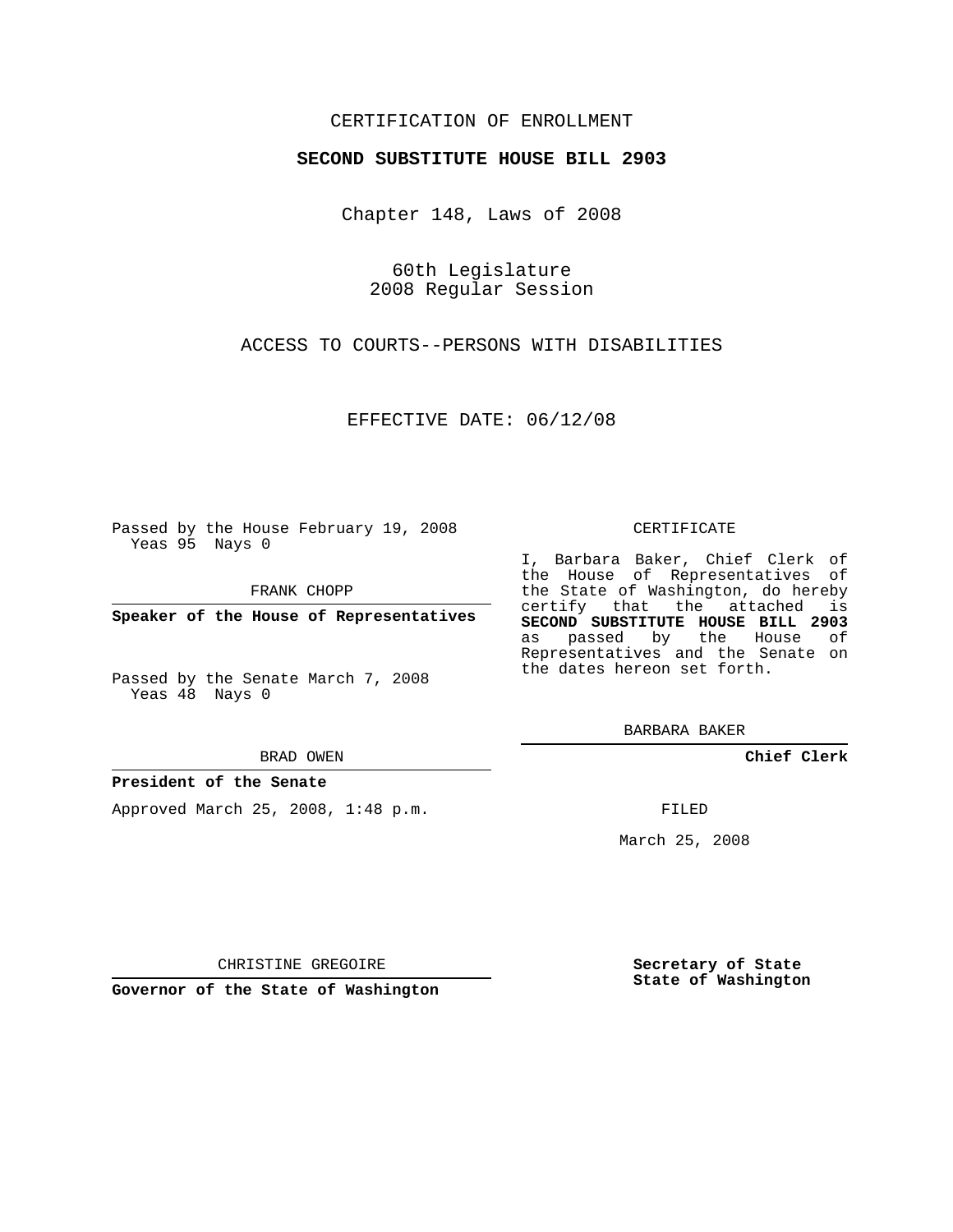# **SECOND SUBSTITUTE HOUSE BILL 2903** \_\_\_\_\_\_\_\_\_\_\_\_\_\_\_\_\_\_\_\_\_\_\_\_\_\_\_\_\_\_\_\_\_\_\_\_\_\_\_\_\_\_\_\_\_

\_\_\_\_\_\_\_\_\_\_\_\_\_\_\_\_\_\_\_\_\_\_\_\_\_\_\_\_\_\_\_\_\_\_\_\_\_\_\_\_\_\_\_\_\_

Passed Legislature - 2008 Regular Session

## **State of Washington 60th Legislature 2008 Regular Session**

**By** House Appropriations Subcommittee on General Government & Audit Review (originally sponsored by Representatives Lantz, Rodne, McCoy, Wallace, Moeller, Williams, O'Brien, and Goodman)

READ FIRST TIME 02/07/08.

 AN ACT Relating to providing equal access to courts for persons with disabilities; adding a new section to chapter 2.56 RCW; and creating a new section.

BE IT ENACTED BY THE LEGISLATURE OF THE STATE OF WASHINGTON:

 NEW SECTION. **Sec. 1.** A new section is added to chapter 2.56 RCW to read as follows:

 (1) Washington state courts are required by chapter 49.60 RCW, the law against discrimination, and by 42 U.S.C. Sec. 12101 et seq., the Americans with disabilities act, to provide equal access to persons with disabilities. To assist the courts to comply with these laws, the administrative office of the courts shall, subject to the availability of funds appropriated for this purpose, create the position of court access and accommodations coordinator.

(2) The coordinator shall:

 (a) Review the needs of courts statewide for training and other assistance required to provide access and accommodation for persons with disabilities;

(b) Provide guidance and assistance upon request;